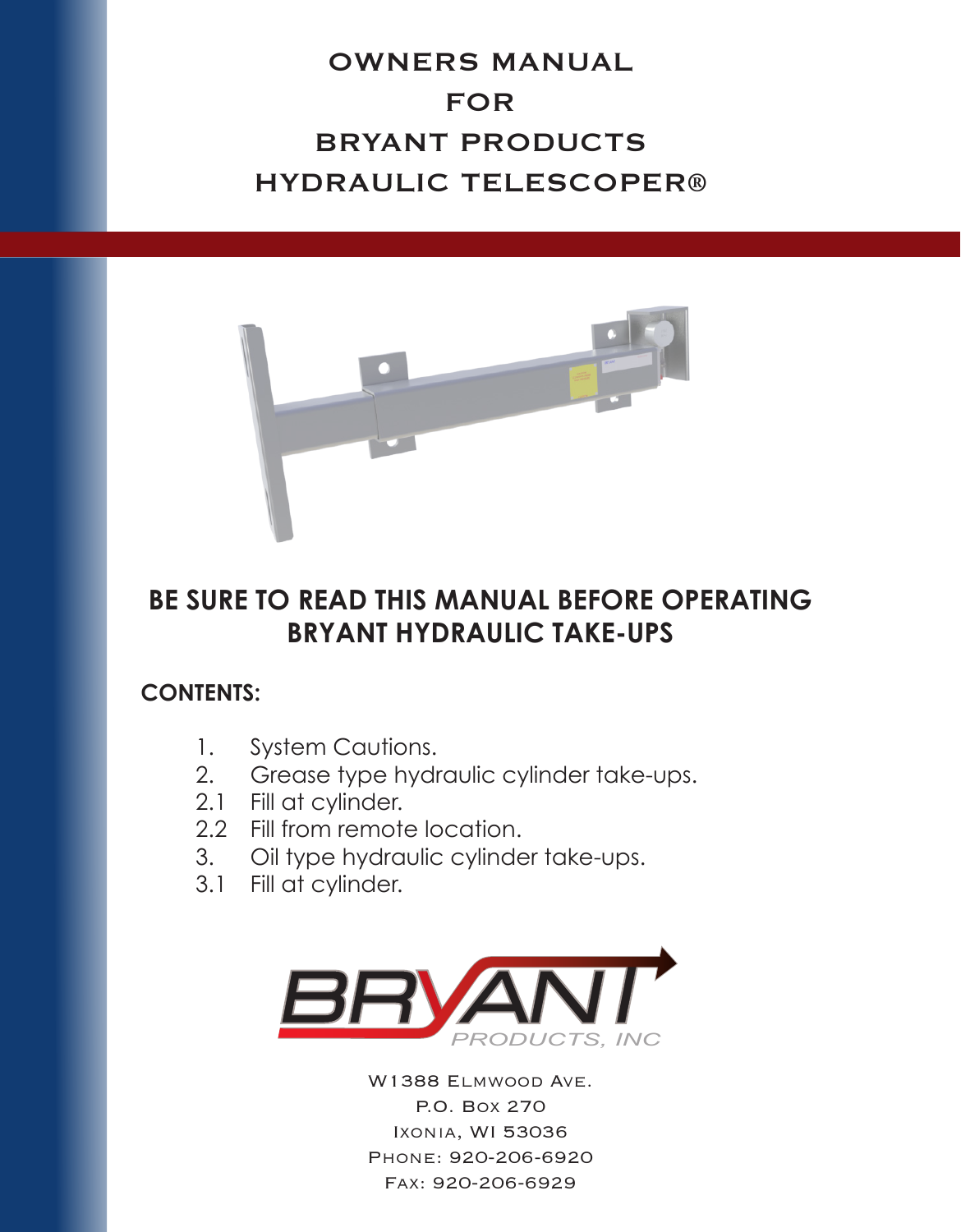#### **1.1 Caution:**

 Always work cautiously and safely when using Bryant hydraulic take-ups. Contents are under pressure and misuse or unsafe work habits could cause bodily harm.

#### **1.2 Caution:**

 There is an important correlation between cylinder pressure and force applied. Always be sure you understand this relationship to prevent personal danger and damage to equipment. See Chart.

#### $Area = \pi \times 12$

#### **1.5" Dia. Piston (300 & 350 Series Telescopers)**

 (Gauge Pressure) x (Area of Piston) = Force Applied

|                                  | 442 PSI | 1.77 | 250  |
|----------------------------------|---------|------|------|
|                                  | 885     | 1.77 | 500  |
|                                  | 1327    | 1.77 | 750  |
|                                  | 1770    | 1.77 | 1000 |
|                                  | 2655    | 1.77 | 1500 |
| 3540 Max Standard 2000 psi Gauge |         | 1.77 | 2000 |
|                                  | 4425    | 1.77 | 2500 |
|                                  | 5310    | 177  | 3000 |
|                                  |         |      |      |

#### **2" Dia. Piston (400 Series Telescopers)**

 (Gauge Pressure) x (Area of Piston) = Force Applied

| 500  | 3.14 | 1570 PSI |                                  |
|------|------|----------|----------------------------------|
| 1000 | 3.14 | 3140     |                                  |
| 1500 | 3.14 | 4710     |                                  |
| 2000 | 3.14 |          | 6280 Max Standard 2000 psi Gauge |
| 2500 | 3.14 | 7850     |                                  |
| 3000 | 3.14 | 9420     |                                  |

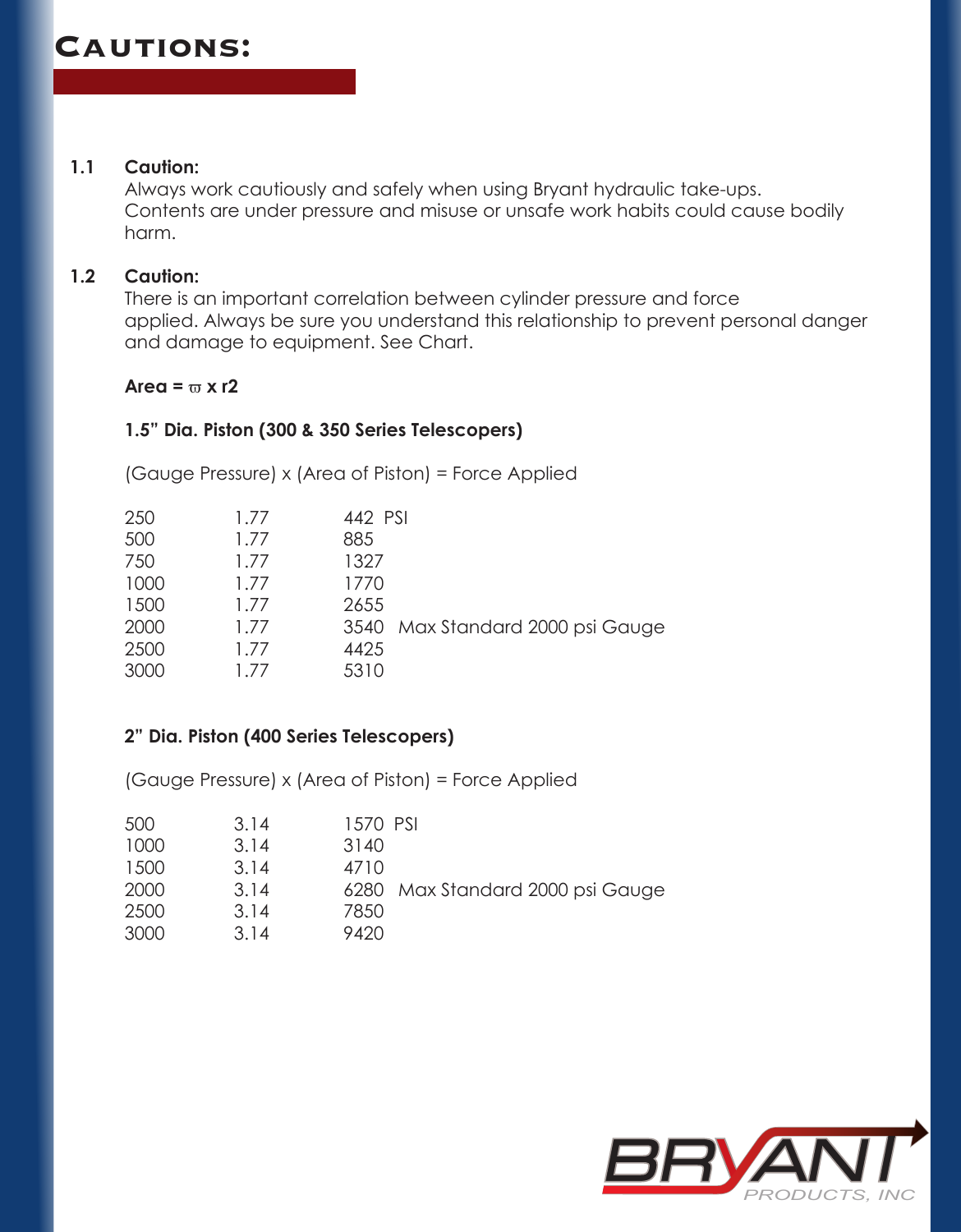#### **3 1/2" Dia. Piston (500 Series Telescopers)**

 (Gauge Pressure) x (Area of Piston) = Force Applied

| 1              | 9.62 | 9.62  |                             |
|----------------|------|-------|-----------------------------|
| $\overline{c}$ | 9.62 | 19.24 |                             |
| 3              | 9.62 | 28.86 |                             |
| 4              | 9.62 | 38.48 |                             |
| 5              | 9.62 | 48.10 |                             |
| 6              | 9.62 | 57.72 |                             |
| 7              | 9.62 | 67.34 |                             |
| 8              | 9.62 | 76.96 |                             |
| 9              | 9.62 | 86.58 |                             |
| 10             | 9.62 | 96.20 |                             |
| 20             | 9.62 | 192.4 |                             |
| 30             | 9.62 | 288.6 |                             |
| 40             | 9.62 | 384.8 |                             |
| 50             | 9.62 | 481.0 |                             |
| 60             | 9.62 | 577.2 |                             |
| 70             | 9.62 | 673.4 |                             |
| 80             | 9.62 | 769.6 |                             |
| 90             | 9.62 | 865.8 |                             |
| 100            | 9.62 | 962.0 |                             |
| 200            | 9.62 | 1924  |                             |
| 300            | 9.62 | 2886  |                             |
| 400            | 9.62 | 3848  |                             |
| 500            | 9.62 | 4810  |                             |
| 600            | 9.62 | 5772  |                             |
| 700            | 9.62 | 6734  |                             |
| 800            | 9.62 | 7696  |                             |
| 900            | 9.62 | 8658  |                             |
| 1000           | 9.62 | 9620  |                             |
| 1500           | 9.62 | 14430 |                             |
| 2000           | 9.62 | 19240 | Max Standard 2000 psi gauge |
| 2500           | 9.62 | 24050 |                             |
| 3000           | 9.62 | 28860 |                             |

#### **1.3 Hydraulic Lubricants:**

 It is recommended that the lubricant used is compatible with all components in the Bryant Hydraulic Telescoper (steel cylinder and polyurethane piston seal). Oil should be a good grade of hydraulic type with a SUS @ 100F between 100 and 2000. Caution: Always use environmentally safe lubricants. Always dispose of used lubricants in accordance with local municipal regulations.

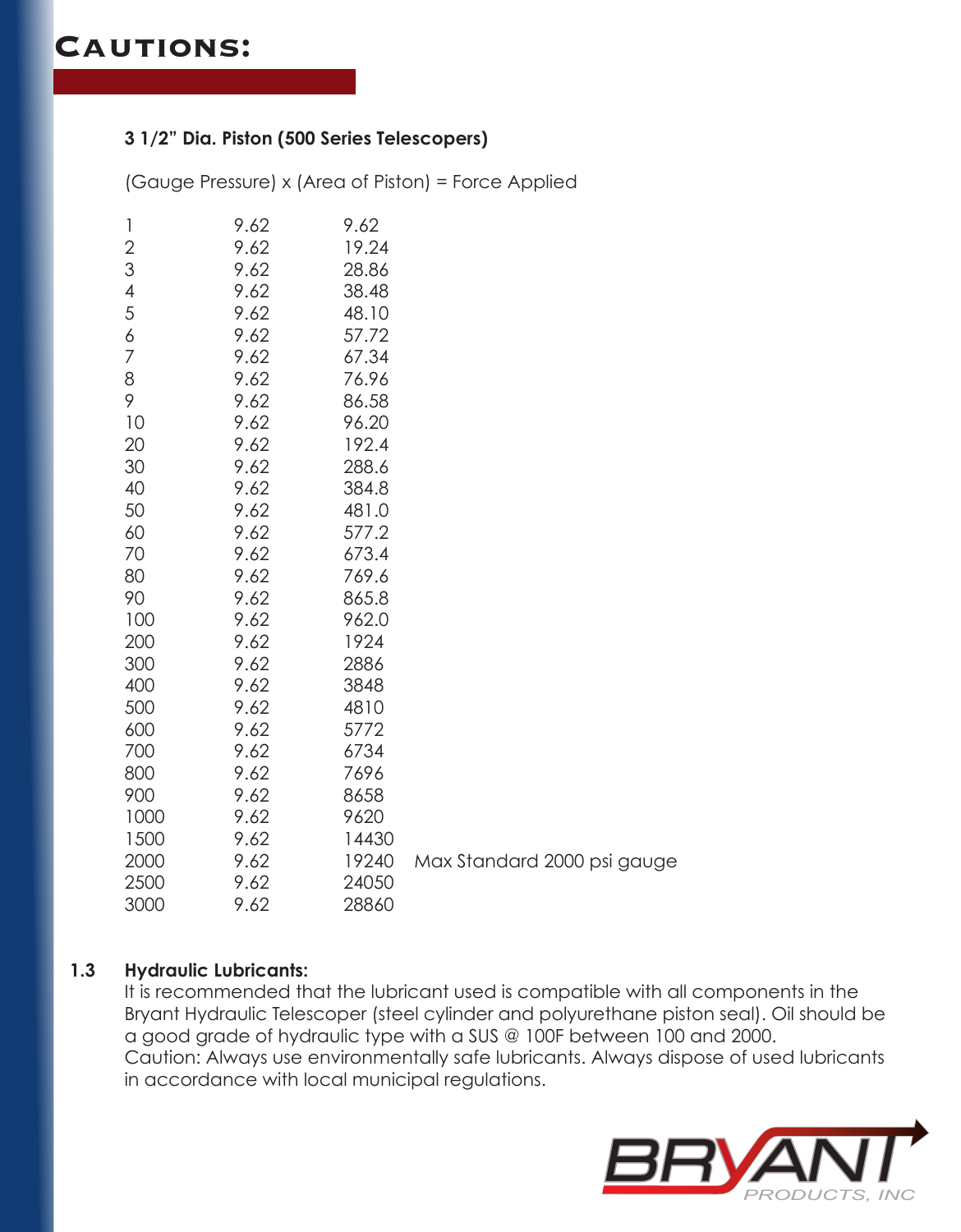#### **1.4 Caution:**

As ambient temperature changes, viscosity of lubricant will also change. Force applied to belt will also be affected. Temperature change will cause more or less tension on belt. To maintain a more constant belt tension, consult your lubricant engineer for synthetic oil options. Another option is use of the Bryant Accumulator P/N 34418, designed for applications where there is a temperature variation up to 100°F. If temperature varies greatly, it is recommended to use both the accumulator and good quality synthetic oil.

#### **1.5 Caution:**

 All sliders are equipped with a warning label to indicate when full extension has been reached. Never extend Telescoper beyond this point.

#### **1.6 Caution:**

 Always keep Telescoper in good operating order. Replace all broken components immediately using Bryant replacement parts or equivalent. Never replace damaged or broken components with inferior quality parts.

#### **1.7 Caution:**

 Never re-engineer or modify Bryant Telescopers in any way. They are designed and engineered for a specific purpose and any modification without the written consent of Bryant Products, Inc. will void any warranty and liability of Bryant Products, Inc.

#### **1.8 Caution:**

 If disassembling for any reason, always use high quality sealant on all thread connections. Replace any parts with worn or damaged threads.

#### **1.9 Caution:**

Never use damaged or previously used fittings. They could be susceptible to leaking or splitting when in operation under pressure.

#### **1.10 Caution:**

 As seasonal conditions change, it is recommended that you consult your lubrication engineer to determine if it is necessary to change cylinder lubrication.

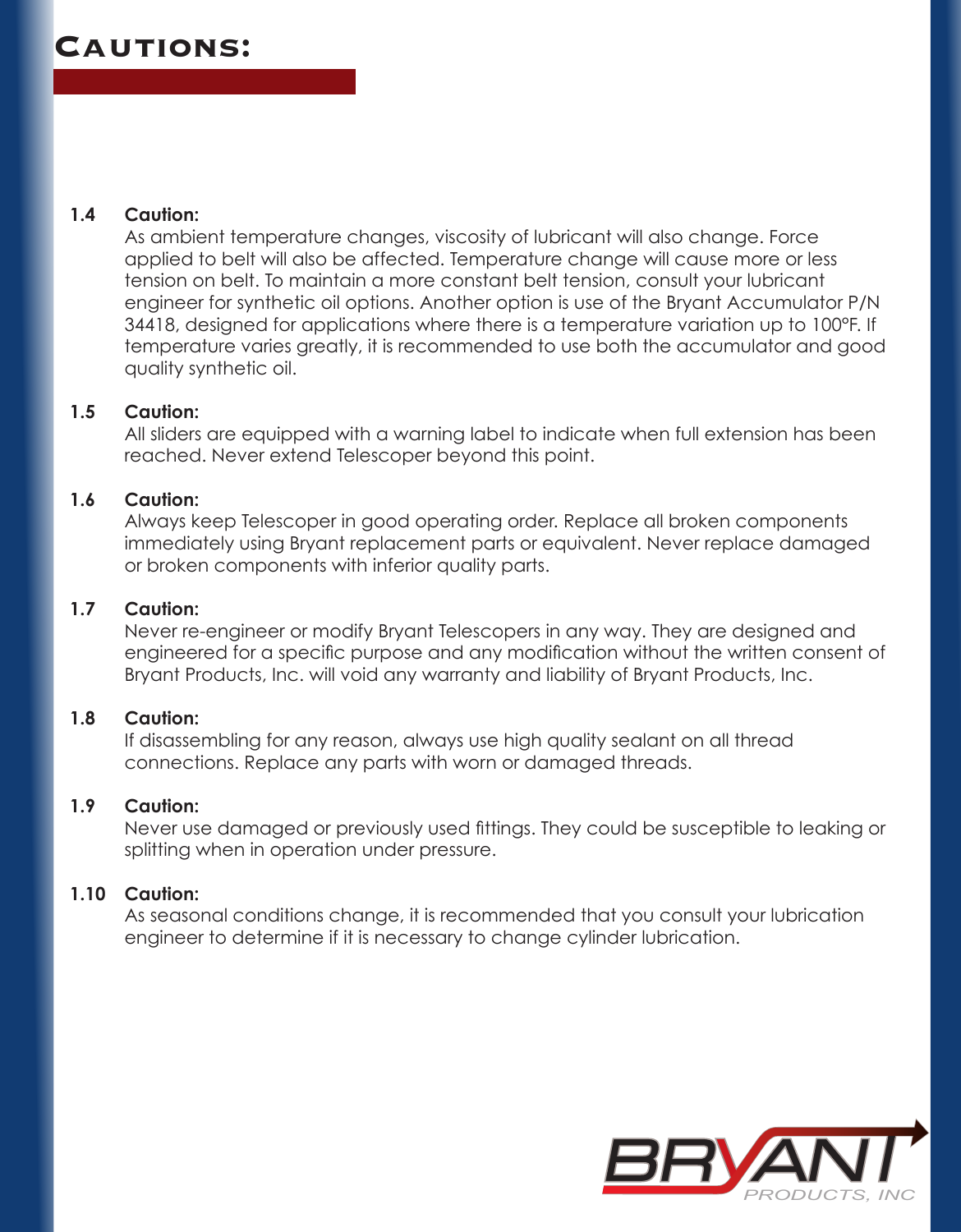# **GREASE FILLED HYDRAULIC TELESCOPER® MOUNTING AND OPERATING INSTRUCTIONS**

### **Direct Mount Unit:**

- **2.1:1** Mount Telescoper firmly to each side of the conveyor.
- **2.1:2** Mount pillow block bearing plate. (Note that slider is not fastened to Telescoper. Take precautions to prevent it from falling out when installing – personal injury could result).
- **2.1:3** Affix belt to conveyor.
- **2.1:4** Using standard grease gun, begin to fill through zerk fitting. Be sure to fill cylinders on both sides of the conveyor equally so as not to damage bearing.
- **2.1:5** Drain bleeder fitting is not tightened so that when starting to fill system, as much air as possible may be able to escape. As cylinders fill, watch for grease being forced out through bleeders. Use a 5/16 box end wrench to tighten bleeder and close the system.
- **2.1:6** Continue to fill cylinders with grease until desired pressure is obtained. Be sure to watch that cylinders extend equally and perpendicular with the centerline of conveyor.
- **2.1:7** Note: If too much pressure is applied to one cylinder, slowly open bleeder to relieve pressure. Grease will drain and pressure will reduce. Close bleeder and increase or decrease pressure as required.
- **2.1:8** Once desired pressure is obtained and belt has been properly stretched, start conveyor to determine if belt is tracking properly. If there is a problem with tracking, check cylinder pressure, increase or decrease if necessary. Check to see that pulley is running perpendicular to centerline of conveyor, adjust take-up if necessary. Check to see that belt is tensioned properly. It may be necessary to make other adjustments on the conveyor. Straightness, level, rollers and idlers perpendicular and parallel to centerline of conveyor or other problems could cause a tracking problem.
- **2.1:9** Note: If conveyor is used in an outside application and synthetic grease and an accumulator are not used, always monitor pressure so as to maintain proper belt tension as temperature changes.

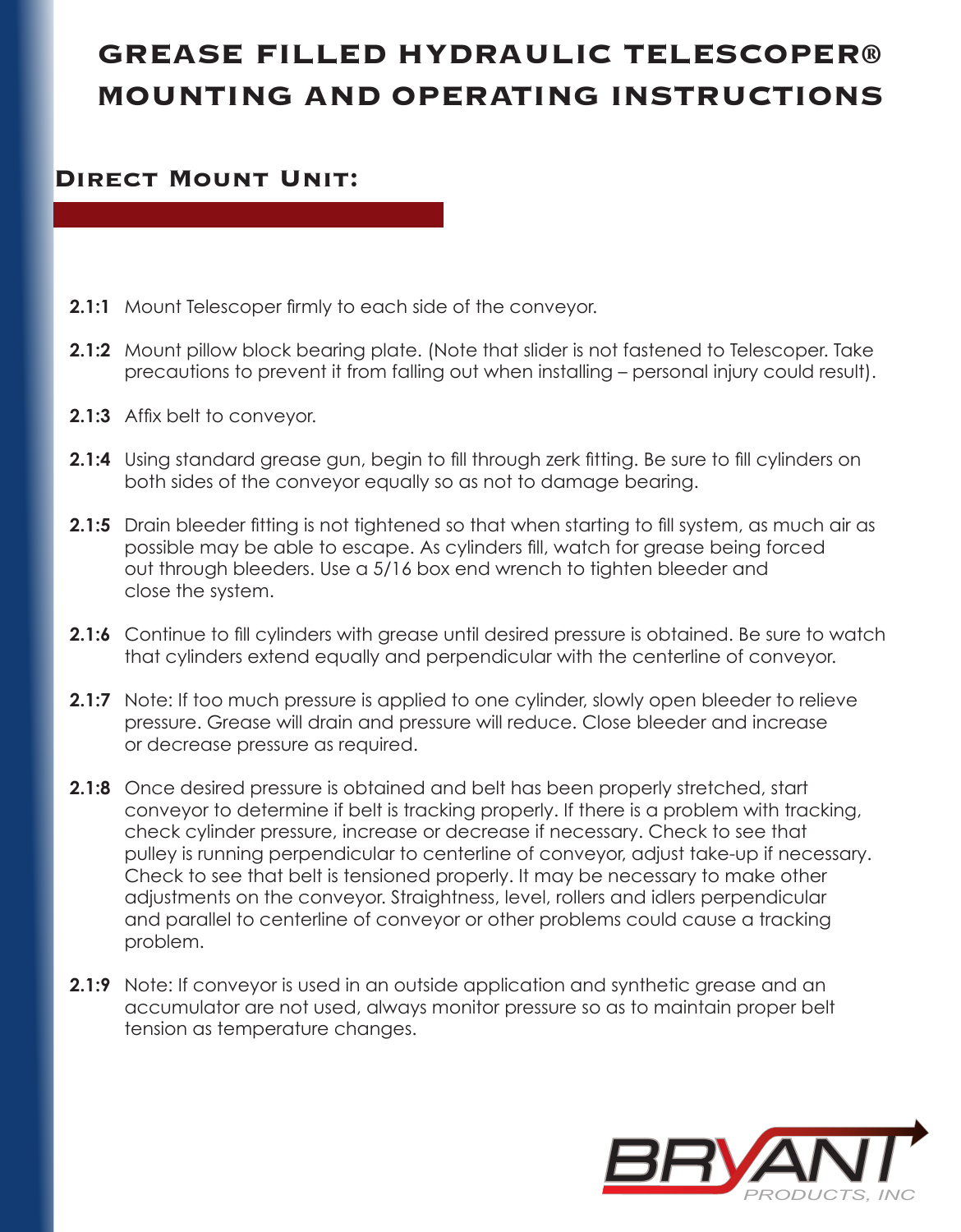### **Remote Grease Unit Filling:**

- **2.2:1** Mount Telescoper firmly to each side of the conveyor.
- **2.2:2** Mount Remote Fill Fitting Manifold (one required for each cylinder) in a convenient location.
- **2.2:3** Connect remote filling manifold to cylinder using 1/4" OD steel hydraulic tubing. Tubing should be firmly secured to the side of the conveyor to prevent damage. It is also recommended to take care not to kink tubing when making bends. Always use a tubing bender.
- **2.2:4** Follow steps 2 through 9 as listed in section 2.1 of this manual